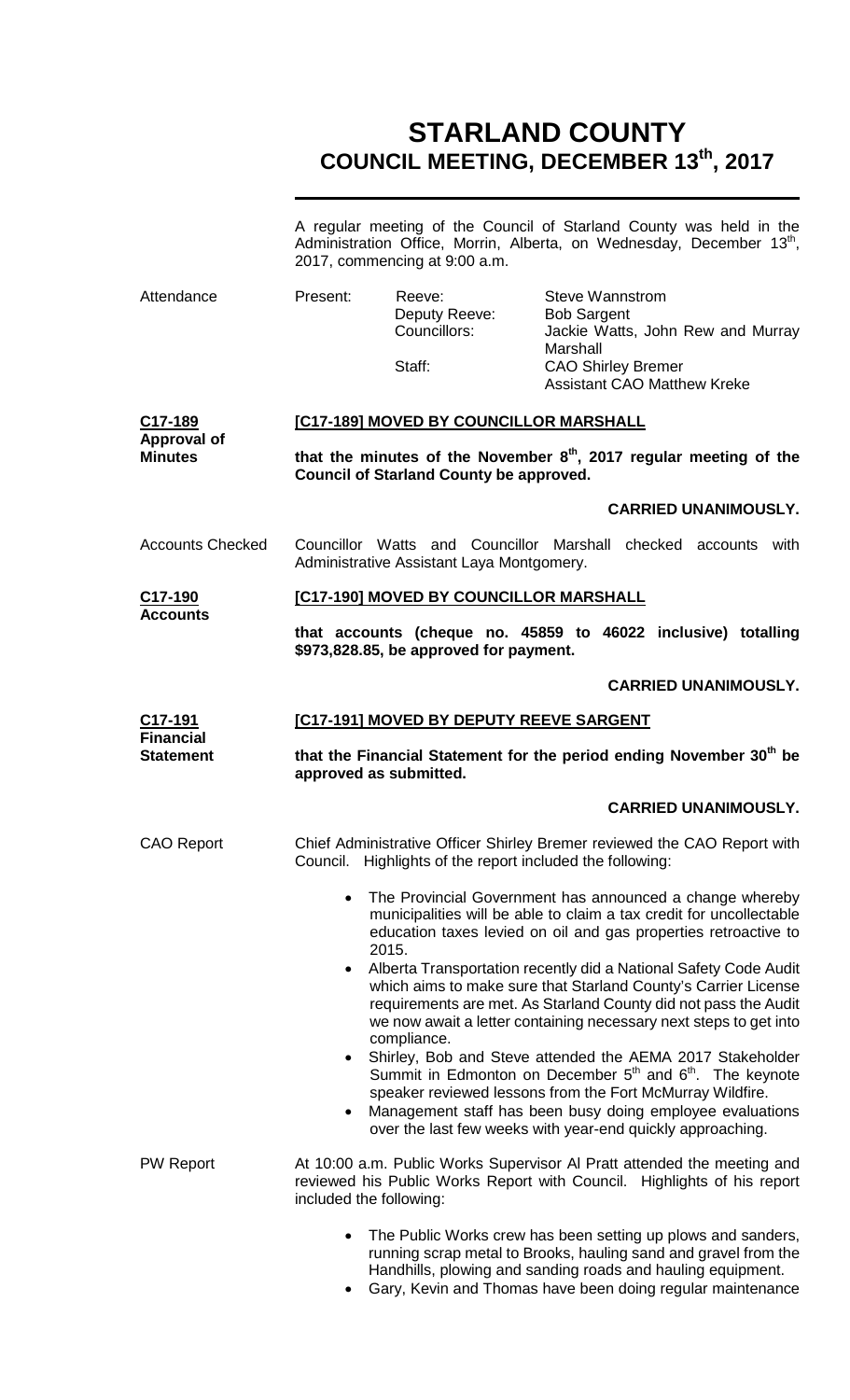|                                                                        | on the heavy duty equipment and setting up the plows for winter.<br>Buck continues with regular maintenance on the county light<br>٠<br>duty fleet and helping arrange the paperwork for the NSC Audit.<br>Brenda has been working from home while she is dealing with<br>$\bullet$<br>some personal issues.<br>Al has been doing paperwork, checking on road issues, doing a<br>job tour with Doug, working on the capital plan and doing<br>employee evaluations.                                                                                                                                                                                                                                                                                                                                                                                                                                                   |  |  |
|------------------------------------------------------------------------|-----------------------------------------------------------------------------------------------------------------------------------------------------------------------------------------------------------------------------------------------------------------------------------------------------------------------------------------------------------------------------------------------------------------------------------------------------------------------------------------------------------------------------------------------------------------------------------------------------------------------------------------------------------------------------------------------------------------------------------------------------------------------------------------------------------------------------------------------------------------------------------------------------------------------|--|--|
| Departure                                                              | At 10:58 a.m. Al Pratt departed from the meeting.                                                                                                                                                                                                                                                                                                                                                                                                                                                                                                                                                                                                                                                                                                                                                                                                                                                                     |  |  |
| Attendance of<br>Manager Riep<br>& Municipal<br><b>Services Report</b> | At 11:00 a.m., Municipal Services Manager Riep attended the meeting and<br>reviewed his Municipal Services Report with Council. Highlights of his<br>report included the following:                                                                                                                                                                                                                                                                                                                                                                                                                                                                                                                                                                                                                                                                                                                                   |  |  |
|                                                                        | The Munson Truck fill Station has progressed to the point where<br>$\bullet$<br>most of the underground facilities have been completed and the<br>building itself has been erected. The work can now focus on<br>the mechanical and electrical components inside the building.<br>The solar back-up power installation for the CLV Water System<br>$\bullet$<br>is still undergoing upgrades after a number of deficiencies were<br>noted with the initial construction. The goal is to get the system<br>to feed back into the grid once the back-up battery system is full.<br>The work will be performed by Gridworks of Alberta.<br>The main overhead door on the Michichi Fire Hall has been<br>$\bullet$<br>installed and is working well.<br>Glen is investigating several property complaints associated with<br>$\bullet$<br>non-approved developments in Hamlets as well as the Bitfury<br>Site over noise. |  |  |
| <b>ATCO Fire</b><br>Response                                           | Notice was received from ATCO Electric that they have completed their own<br>review of the fires on the SE-24-30-17-W4 related to invoices dated<br>September $18th$ and $19th$ and have taken the position that ATCO is not<br>financially responsible for the fire. Despite this, in the spirit of being a good<br>corporate citizen ATCO has agreed to pay the invoices.                                                                                                                                                                                                                                                                                                                                                                                                                                                                                                                                           |  |  |
| <b>Fire Hall</b>                                                       | Assistant CAO Kreke gave an update on progress at the Munson Fire Hall.<br>Currently the slab has been poured and steel is being delivered to the<br>building site. Final move in is scheduled for spring of 2018.                                                                                                                                                                                                                                                                                                                                                                                                                                                                                                                                                                                                                                                                                                    |  |  |
| Subdivision<br>Extension                                               | Ronald and Joyce Milgate have requested an extension to their subdivision<br>approval granted on December 19 <sup>th</sup> of 2016. The applicants would like an<br>extension until December 19 <sup>th</sup> , 2018 in order to meet all the conditions.                                                                                                                                                                                                                                                                                                                                                                                                                                                                                                                                                                                                                                                             |  |  |
| C17-192                                                                | [C17-192] MOVED BY DEPUTY REEVE SARGENT                                                                                                                                                                                                                                                                                                                                                                                                                                                                                                                                                                                                                                                                                                                                                                                                                                                                               |  |  |
| <b>Subdivision</b><br><b>Extension</b>                                 | that Subdivision File No. 2016-028 be granted an extension of one<br>year from December 19 <sup>th</sup> , 2017 to December 20 <sup>th</sup> , 2018 for all<br>conditions to be met.                                                                                                                                                                                                                                                                                                                                                                                                                                                                                                                                                                                                                                                                                                                                  |  |  |
|                                                                        | <b>CARRIED UNANIMOUSLY.</b>                                                                                                                                                                                                                                                                                                                                                                                                                                                                                                                                                                                                                                                                                                                                                                                                                                                                                           |  |  |
| Departure                                                              | At 11:50 a.m. Glen departed from the meeting.                                                                                                                                                                                                                                                                                                                                                                                                                                                                                                                                                                                                                                                                                                                                                                                                                                                                         |  |  |
| Canadian<br><b>Badlands</b><br>Delegation                              | At 1:00 p.m. Lonna Hoggan from Canadian Badlands attended the meeting<br>and gave a presentation on the activities of Canadian Badlands.<br>The<br>organization runs a number of events within the communities comprising<br>Canadian Badlands that promote tourism within the area.                                                                                                                                                                                                                                                                                                                                                                                                                                                                                                                                                                                                                                  |  |  |
| Departure                                                              | At 1:25 p.m. Lonna Hoggan departed from the meeting.                                                                                                                                                                                                                                                                                                                                                                                                                                                                                                                                                                                                                                                                                                                                                                                                                                                                  |  |  |
| C17-193                                                                | [C17-193] MOVED BY COUNCILLOR MARSHALL                                                                                                                                                                                                                                                                                                                                                                                                                                                                                                                                                                                                                                                                                                                                                                                                                                                                                |  |  |
| <b>Canadian</b><br><b>Badlands</b><br><b>Conference</b>                | that Councillor Watts and Deputy Reeve Sargent be authorized to<br>attend the Canadian Badlands Annual Conference in Medicine Hat                                                                                                                                                                                                                                                                                                                                                                                                                                                                                                                                                                                                                                                                                                                                                                                     |  |  |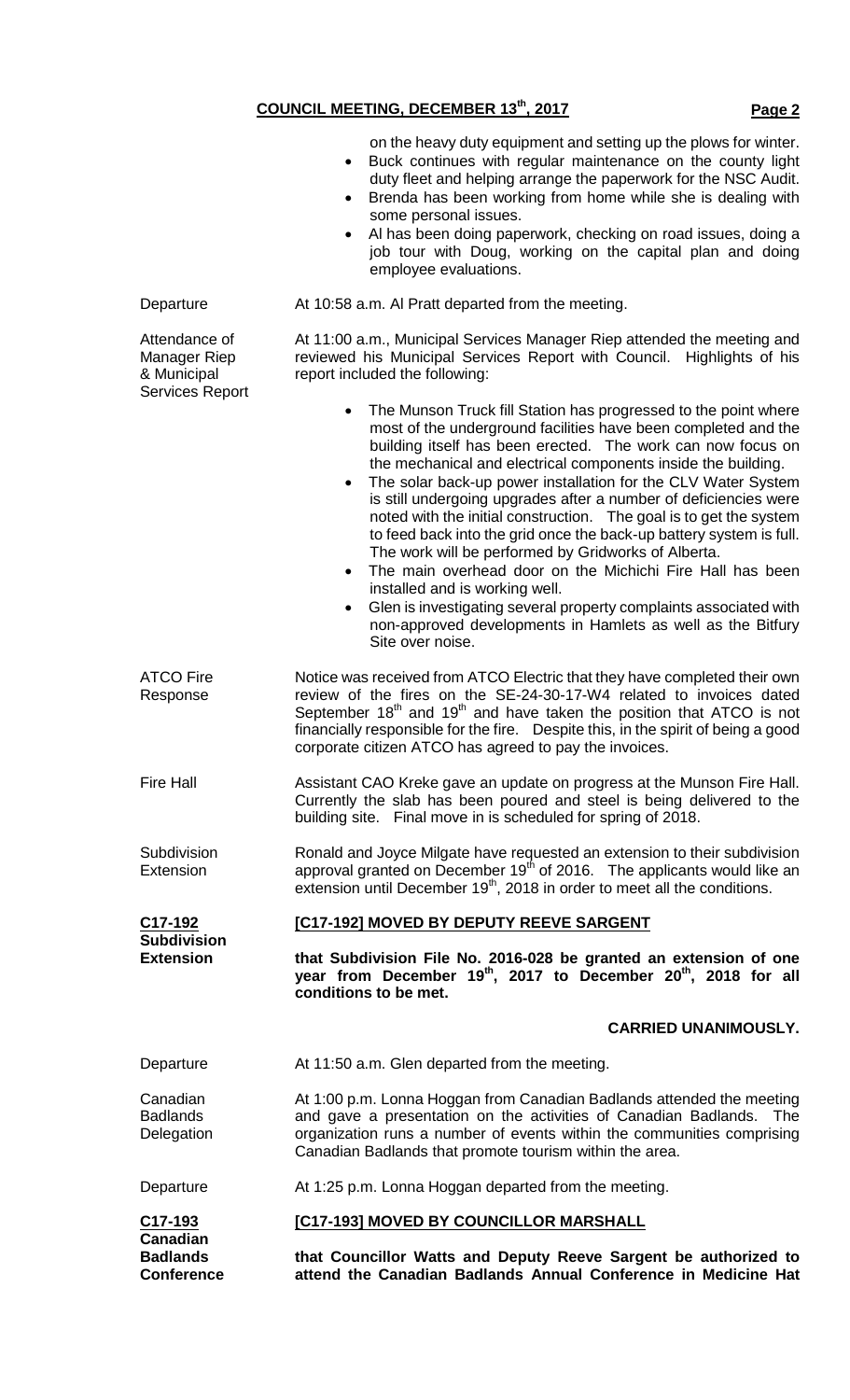**from March 13th to 15th, 2018 and that registration and expenses be paid.**

## **CARRIED UNANIMOUSLY.**

| <b>AAMDC</b><br>Conference<br>Summary                   | Council was presented with a copy of the of Fall AAMDC 2017 Convention<br>Highlights along with a list of resolutions endorsed at the convention.                                                                                                                    |  |  |
|---------------------------------------------------------|----------------------------------------------------------------------------------------------------------------------------------------------------------------------------------------------------------------------------------------------------------------------|--|--|
| <b>Tax Transfer Land</b>                                | Assistant CAO Kreke reviewed with Council a number of options for<br>proceeding with lease agreements for the Tax Sale Land recently<br>transferred to the County from the Government of Alberta.                                                                    |  |  |
| <b>CAAMDC</b><br>Director's Meeting                     | CAO Bremer reviewed with Council notes from the CAAMDC Director's<br>Meeting held in Three Hills on December 8 <sup>th</sup> . She noted that rural crime is<br>now a widespread problem and seems to be getting worse as reported by<br>other counties in our area. |  |  |
| C17-194                                                 | [C17-194] MOVED BY COUNCILLOR WATTS                                                                                                                                                                                                                                  |  |  |
| <b>Rural Crime</b><br><b>Watch</b><br><b>Conference</b> | that Reeve Wannstrom be authorized to attend the Rural Crime Watch<br>Conference in Lacombe on February 15 <sup>th</sup> and 16 <sup>th</sup> , 2018 and that<br>registration and expenses be paid.                                                                  |  |  |
|                                                         | <b>CARRIED UNANIMOUSLY.</b>                                                                                                                                                                                                                                          |  |  |
| <b>Tender Opening</b>                                   | A 2:00 p.m. representatives from several bridge contractors as well as Ken<br>Menage of Stantec Consulting attended the meeting for the opening of<br>tenders for Bridge File 71779.                                                                                 |  |  |
| Departure                                               | At 2:20 p.m. the delegation departed from the meeting.                                                                                                                                                                                                               |  |  |
| C <sub>17</sub> -195                                    | [C17-195] MOVED BY COUNCILLOR WATTS                                                                                                                                                                                                                                  |  |  |
| <b>ACP Grant</b><br><b>Application</b>                  | that Starland County, along with the Village of Munson, submit an<br>application for the 2018 Alberta Community Partnership Grant<br>Program in the amount of \$49,000.00 to cover the cost of an<br>Infrastructure Study for the Village of Munson.                 |  |  |
|                                                         | <b>CARRIED UNANIMOUSLY.</b>                                                                                                                                                                                                                                          |  |  |
| Brenda Gallagher                                        | At 2:25 p.m. Brenda Gallagher attended the meeting.                                                                                                                                                                                                                  |  |  |
| C17-196                                                 | [C17-196] MOVED BY COUNCILLOR MARSHALL                                                                                                                                                                                                                               |  |  |
| Motion to go<br><b>In-Camera</b>                        | that the meeting proceed In-Camera at 2:30 p.m.                                                                                                                                                                                                                      |  |  |
|                                                         | <b>CARRIED UNANIMOUSLY.</b>                                                                                                                                                                                                                                          |  |  |
| Departure                                               | At 3:00 p.m. Brenda departed from the meeting.                                                                                                                                                                                                                       |  |  |
| C <sub>17-197</sub>                                     | [C17-197] MOVED BY DEPUTY REEVE SARGENT                                                                                                                                                                                                                              |  |  |
| <b>Motion to Come</b><br><b>Out of In-Camera</b>        | that the meeting proceed out of In-Camera at 3:30 p.m.                                                                                                                                                                                                               |  |  |
|                                                         | <b>CARRIED UNANIMOUSLY.</b>                                                                                                                                                                                                                                          |  |  |
| <b>STIP Grant</b>                                       | Notice was received from Alberta Transportation that Starland County's<br>applications for the 2018 Strategic Infrastructure Grant Program were<br>received, considered complete and would be evaluated over the coming<br>months.                                   |  |  |
| C17-198                                                 | [C17-198] MOVED BY COUNCILLOR REW                                                                                                                                                                                                                                    |  |  |
| <b>Expense of</b><br><b>Doubtful</b><br><b>Accounts</b> | that Starland County authorize the cancellation of taxes in the names<br>of the following corporations: Blaze Energy Ltd., Canadian Oil & Gas                                                                                                                        |  |  |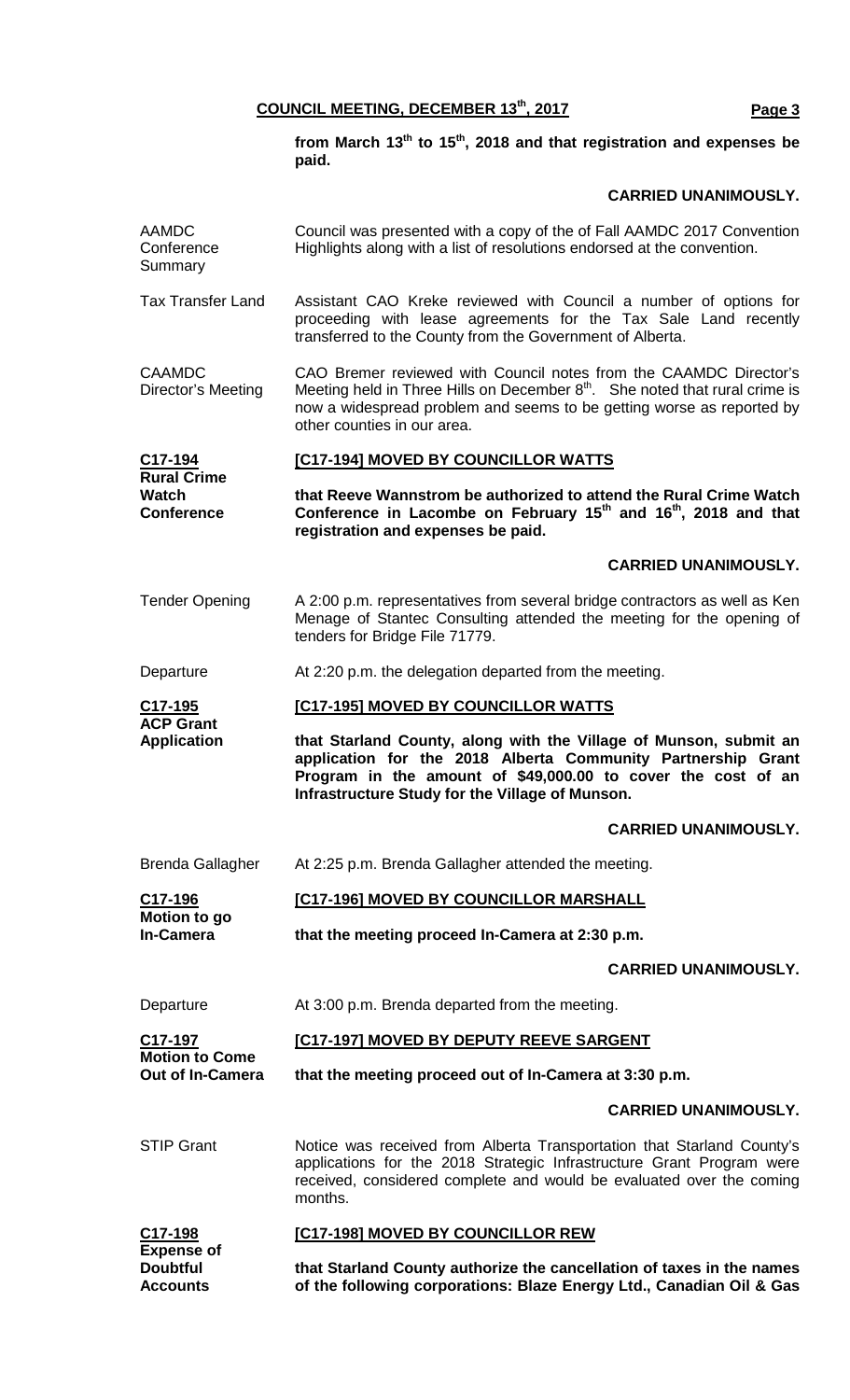**International Inc., Second Wave Petroleum Inc., and Questfire Energy Corp. totalling the sum of \$29,761.44 so that Starland County may apply for the Provincial Education Requisition Credit for Uncollectable Education Property Taxes on Oil and Gas Properties in the sum of \$4,824.00.**

### **CARRIED UNANIMOUSLY.**

Amateur Team Grant Request An Amateur Team Grant application was received from the Delia Fun Hockey Team. The group currently has 17 registered participants. The grant funds each application at \$50/participant to a maximum of \$2,000.

#### **[C17-199] MOVED BY COUNCILLOR MARSHALL**

**C17-199 Amateur Team Grant** 

### **that Starland County approve a 2017 Amateur Team Grant payment to the Delia Fun Hockey Team in the amount of \$850.00.**

#### **CARRIED UNANIMOUSLY.**

| 2017 Operational<br><b>Grant Requests</b><br>Summary      | CAO Bremer reviewed with Council a summary of the 2017<br>Operational/Skating Rink Grant requests. The program helps community<br>groups operating facilities within the County fund a portion of the annual<br>operating costs.                                                                                                                                                                                                                                                                                                                                                                                                 |    |                                                                                                                                                                                 |                        |  |
|-----------------------------------------------------------|----------------------------------------------------------------------------------------------------------------------------------------------------------------------------------------------------------------------------------------------------------------------------------------------------------------------------------------------------------------------------------------------------------------------------------------------------------------------------------------------------------------------------------------------------------------------------------------------------------------------------------|----|---------------------------------------------------------------------------------------------------------------------------------------------------------------------------------|------------------------|--|
| C17-200<br>2017 Operational<br>and Skating Rink<br>Grants | [C17-200] MOVED BY COUNCILLOR MARSHALL                                                                                                                                                                                                                                                                                                                                                                                                                                                                                                                                                                                           |    |                                                                                                                                                                                 |                        |  |
|                                                           | that the Starland County fund the Operational and Skating Rink Grant<br>programs in the amounts of \$95,000.00 and \$38,000.00 respectively<br>and that the funds be distributed as below:                                                                                                                                                                                                                                                                                                                                                                                                                                       |    |                                                                                                                                                                                 |                        |  |
|                                                           | <b>Operational Grants</b><br><b>Craigmyle Historic Society</b><br><b>Craigmyle Civic Centre</b><br><b>Delia &amp; District Ag Society</b><br>Delia & District Comm. Assoc.<br><b>Delia &amp; District Hist. Society</b><br><b>Delia &amp; District Senior Citizens</b><br><b>Delia Curling Club</b><br><b>Delia Municipal Library Board</b><br><b>Morrin &amp; District Ag Society</b><br><b>Morrin Municipal Library</b><br>Munson & Area Comm. Assoc.<br>Rowley Comm. Hall Assoc.<br><b>Rumsey &amp; District Ag Society</b><br><b>Rumsey Drop-In Centre</b><br><b>Verdant Valley Ag Society</b><br><b>Skating Rink Grants</b> | \$ | 1,503.00<br>1,827.00<br>22,637.00<br>6,180.00<br>4,496.00<br>2,645.00<br>5,997.00<br>643.00<br>17,741.00<br>841.00<br>3,396.00<br>6,399.00<br>12,974.00<br>1,536.00<br>3,123.00 |                        |  |
|                                                           | <b>Delia &amp; District Ag Society</b>                                                                                                                                                                                                                                                                                                                                                                                                                                                                                                                                                                                           | \$ | 17,750.00                                                                                                                                                                       |                        |  |
|                                                           | <b>Morrin &amp; District Ag Society</b><br><b>Rumsey &amp; District Ag Society</b>                                                                                                                                                                                                                                                                                                                                                                                                                                                                                                                                               |    | 17,750.00<br>2,500.00                                                                                                                                                           |                        |  |
|                                                           |                                                                                                                                                                                                                                                                                                                                                                                                                                                                                                                                                                                                                                  |    |                                                                                                                                                                                 | <b>MOTION CARRIED.</b> |  |
| C17-201                                                   | [C17-201] MOVED BY DEPUTY REEVE SARGENT                                                                                                                                                                                                                                                                                                                                                                                                                                                                                                                                                                                          |    |                                                                                                                                                                                 |                        |  |
| <b>Brownlee</b><br><b>Emerging Trends</b>                 | that all Council Members and approved staff be authorized to attend<br>the 2018 Brownlee LLP Emerging Trends legal seminar on February<br>8 <sup>th</sup> , 2018 at the Coast Plaza Hotel in Calgary and that registration and                                                                                                                                                                                                                                                                                                                                                                                                   |    |                                                                                                                                                                                 |                        |  |

#### **CARRIED UNANIMOUSLY.**

ASB Issues CAO Bremer advised Council that the Agricultural Service Board meeting scheduled for January  $2^{nd}$  would be moved to January  $3^{rd}$  and notified Council of a request made by residents of Kneehill County for Agricultural

**expenses be paid.**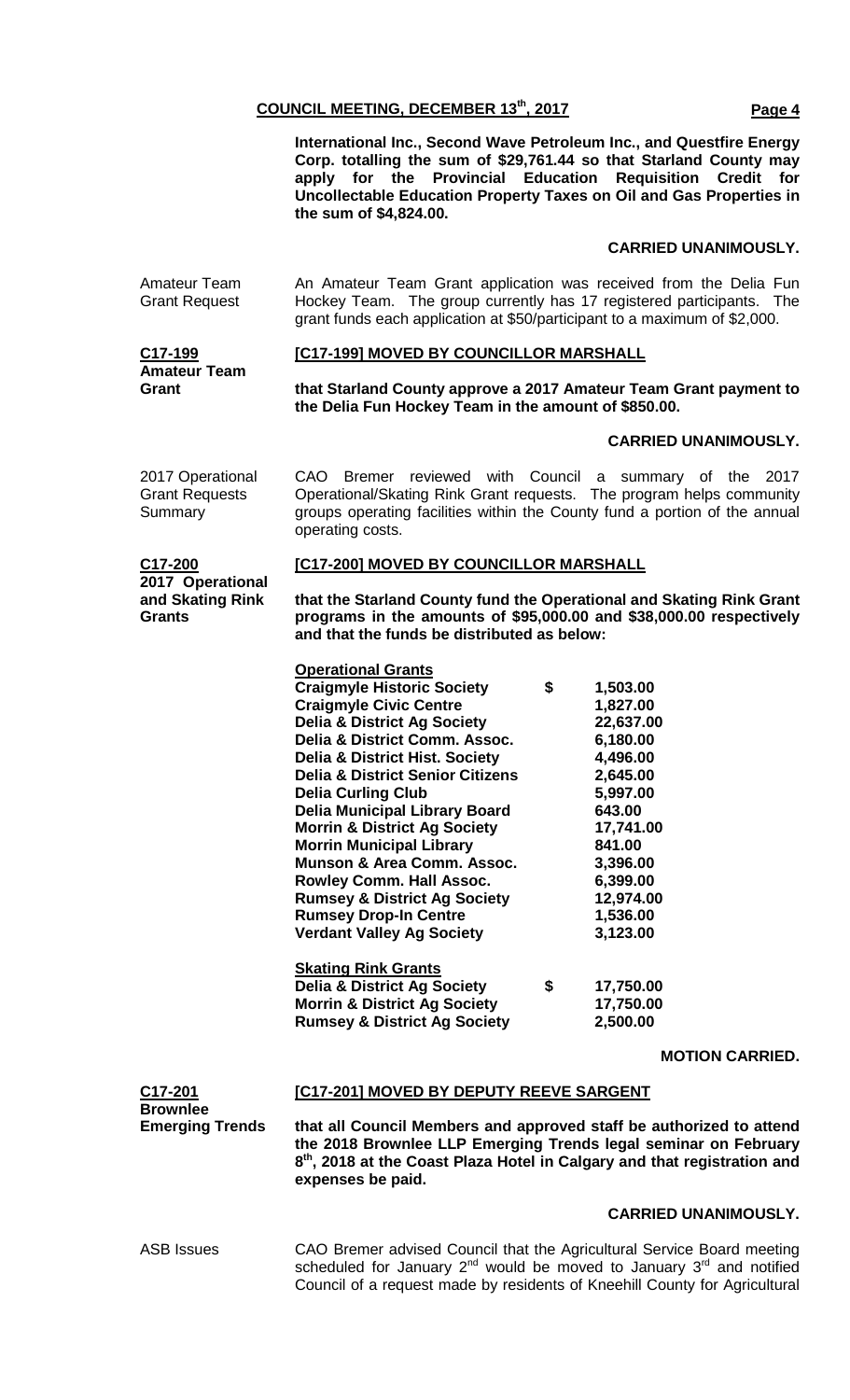Fieldman Alan Hampton to run a Pesticide Applicator Course for the residents of Kneehill County in the new year.

| C17-202<br><b>Pesticide</b>          | [C17-202] MOVED BY COUNCILLOR WATTS                                                                                                                                                                                                                                                                                                                                                                                                                                                                                                                                                                                                                                                                                                                                |                                                                                                                                                                                                                           |                                                                                                                                                                                     |  |
|--------------------------------------|--------------------------------------------------------------------------------------------------------------------------------------------------------------------------------------------------------------------------------------------------------------------------------------------------------------------------------------------------------------------------------------------------------------------------------------------------------------------------------------------------------------------------------------------------------------------------------------------------------------------------------------------------------------------------------------------------------------------------------------------------------------------|---------------------------------------------------------------------------------------------------------------------------------------------------------------------------------------------------------------------------|-------------------------------------------------------------------------------------------------------------------------------------------------------------------------------------|--|
| <b>Applicator</b><br><b>Course</b>   | that Council authorize Agricultural Fieldman Alan Hampton to offer a<br>Pesticide Applicator Course for the residents of Kneehill County and<br>that the costs of the course should be recovered through registration<br>fees.                                                                                                                                                                                                                                                                                                                                                                                                                                                                                                                                     |                                                                                                                                                                                                                           |                                                                                                                                                                                     |  |
|                                      |                                                                                                                                                                                                                                                                                                                                                                                                                                                                                                                                                                                                                                                                                                                                                                    | <b>CARRIED UNANIMOUSLY.</b>                                                                                                                                                                                               |                                                                                                                                                                                     |  |
| Strategic<br><b>Planning Session</b> | Council was advised that Administration is planning a Strategic Planning<br>Session for Council from February $6^{th}$ to $7^{th}$ , 2018 to be held at the<br>administration office.                                                                                                                                                                                                                                                                                                                                                                                                                                                                                                                                                                              |                                                                                                                                                                                                                           |                                                                                                                                                                                     |  |
| Committee<br>Reports                 | Each of the Councillors present briefly reported on the various committees<br>to which they are appointed.                                                                                                                                                                                                                                                                                                                                                                                                                                                                                                                                                                                                                                                         |                                                                                                                                                                                                                           |                                                                                                                                                                                     |  |
| Council                              | <b>Council Communications:</b>                                                                                                                                                                                                                                                                                                                                                                                                                                                                                                                                                                                                                                                                                                                                     |                                                                                                                                                                                                                           |                                                                                                                                                                                     |  |
| Communications                       | i)<br>Alberta Association of Municipal Districts and Counties re:                                                                                                                                                                                                                                                                                                                                                                                                                                                                                                                                                                                                                                                                                                  |                                                                                                                                                                                                                           |                                                                                                                                                                                     |  |
|                                      | Member Bulletin re: Farm and Ranch Workplace Legislation<br>$\bullet$<br><b>FAQs and Webinars Now Available</b><br>Member Bulletin re: Amendment to Listing of Birds Under                                                                                                                                                                                                                                                                                                                                                                                                                                                                                                                                                                                         |                                                                                                                                                                                                                           |                                                                                                                                                                                     |  |
|                                      | Schedule 1 of the Species at Risk Act<br>Member Bulletin re: Legislation Introduced to Change WCB and<br>$\bullet$<br><b>OHS Standards</b><br>Member Bulletin re: Wind Energy Resources for Alberta<br>$\bullet$<br><b>Municipalities</b><br>Member Bulletin re: Updates to Provincial Recreational<br>$\bullet$<br><b>Cannabis Legalization</b><br>Member Bulletin re: Government of Canada Recreational<br>$\bullet$<br>Cannabis Consultations - Provide your Input!<br>Member Bulletin re: Guide to Community Solar in Alberta Now<br>$\bullet$<br>Available<br>Member Bulletin re: Resolutions Deadline for Spring 2018<br>Convention<br>Member Bulletin re: Looking for Advice? Call A Peer Mentor<br>$\bullet$<br>Contact Newsletter (3 Issues)<br>$\bullet$ |                                                                                                                                                                                                                           |                                                                                                                                                                                     |  |
| <b>Accounts</b>                      | Accounts - see prior motion.                                                                                                                                                                                                                                                                                                                                                                                                                                                                                                                                                                                                                                                                                                                                       |                                                                                                                                                                                                                           |                                                                                                                                                                                     |  |
|                                      | <b>AAMDC</b>                                                                                                                                                                                                                                                                                                                                                                                                                                                                                                                                                                                                                                                                                                                                                       | CK# 45859                                                                                                                                                                                                                 | 51,873.68                                                                                                                                                                           |  |
|                                      | <b>Sub-Total:</b>                                                                                                                                                                                                                                                                                                                                                                                                                                                                                                                                                                                                                                                                                                                                                  | \$                                                                                                                                                                                                                        | 51,873.68                                                                                                                                                                           |  |
|                                      | A&D HARPER TIRE (1979) LTD.<br>ACKLANDS-GRAINGER INC.<br><b>ACTIVE GLASS</b><br>ADAMS INDUSTRIAL SUPPLIES INC.<br>AIR LIQUIDE CANADA HEAD OFFICE<br><b>AAMDC</b><br>ALLIED DISTRIBUTORS DRUM LTD.<br>ALTAGAS UTILITIES INC.<br>ATCO ELECTRIC LTD.<br><b>BIG COUNTRY GAS CO-OP</b><br>BIG SKY CALL CENTERS INC.<br><b>BLACK, COLBY</b><br>BREMER, SHIRLEY J.<br>BUFFALO VENTURES INC.<br>BURT, EDWIN L.<br><b>CANWEST ELEVATOR &amp; LIFTS</b><br><b>CERVUS AG EQUIPMENT LP</b>                                                                                                                                                                                                                                                                                     | CK# 45860<br>CK# 45861<br>CK# 45862<br>CK# 45863<br>CK# 45864<br>CK# 45865<br>CK# 45866<br>CK# 45867<br>CK# 45868<br>CK# 45869<br>CK# 45870<br>CK# 45871<br>CK# 45872<br>CK# 45873<br>CK# 45874<br>CK# 45875<br>CK# 45876 | 13.06<br>2,137.83<br>198.45<br>30.35<br>636.08<br>45,244.07<br>2,392.07<br>1,438.24<br>36.60<br>301.53<br>313.88<br>1,123.50<br>1,084.80<br>37,800.00<br>150.00<br>918.75<br>764.14 |  |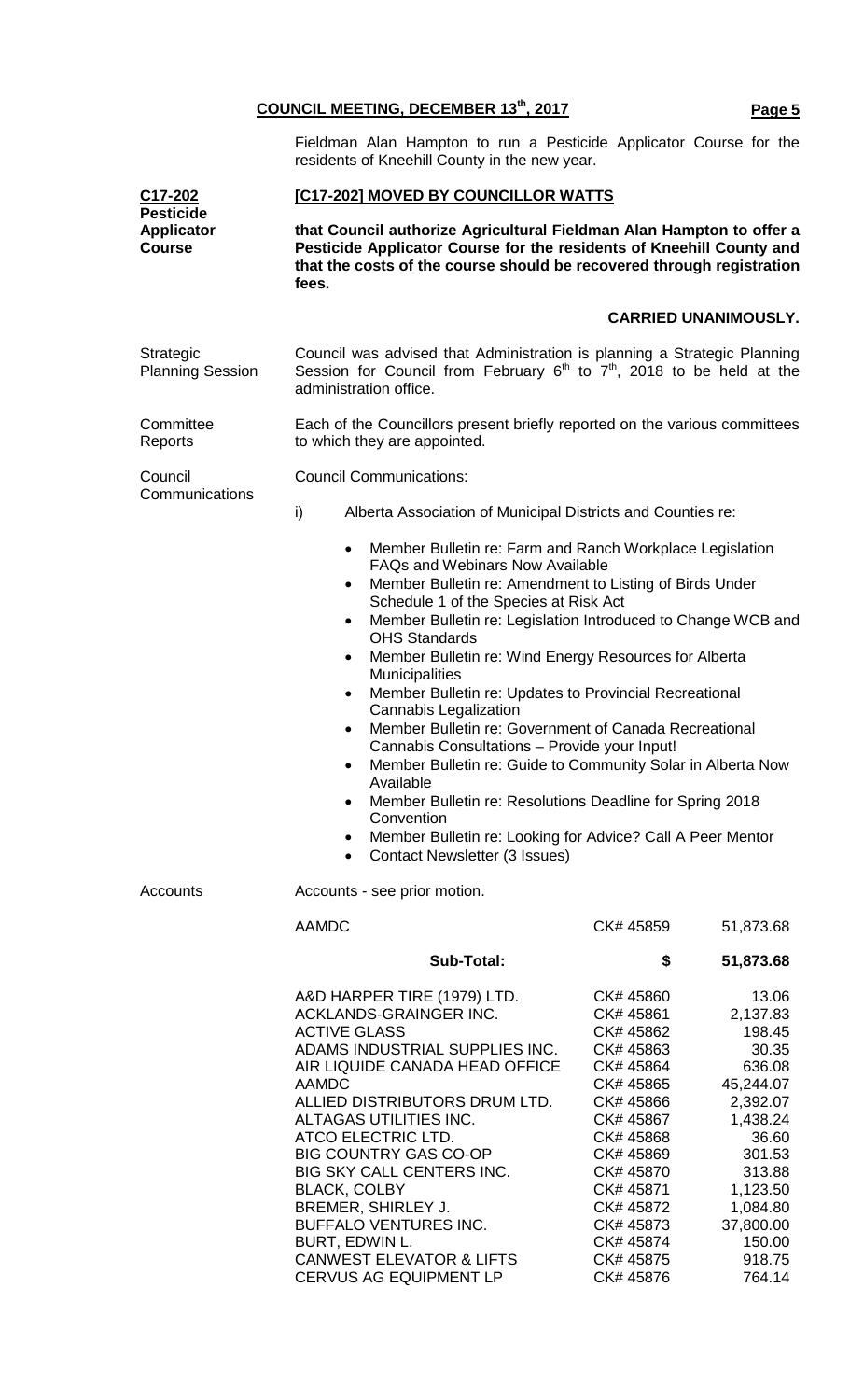| <b>CERVUS EQUIPMENT</b>                     | CK# 45877 | 71.45      |
|---------------------------------------------|-----------|------------|
| <b>DIGITAL CONNECTION OFFICE</b>            | CK# 45878 | 862.86     |
| DRUM WIRELESS LTD.                          | CK# 45879 | 813.75     |
| DRUMHELLER SOLID WASTE                      | CK# 45880 | 92.96      |
| DRUMHELLER CHRYSLER LTD.                    | CK# 45881 | 1,130.56   |
| DRUMHELLER CO-OP LTD.                       | CK# 45882 | 598.03     |
| DRUMHELLER EQUIPMENT SALES                  | CK# 45883 | 127.34     |
| EAST CENTRAL GAS CO-OP LTD.                 | CK# 45884 | 246.53     |
| FINKBINER, DOUGLAS A.                       | CK# 45885 | 1,092.00   |
| FREIGHTLINER OF RED DEER INC.               | CK# 45886 | 920.00     |
| <b>FRESON BROS DRUMHELLER</b>               | CK# 45887 | 439.08     |
| GLOVER INTERNATIONAL TRUCKS LTD. CK# 45888  |           | 1,416.33   |
| <b>GRIFFITH, SHERRY</b>                     | CK# 45889 | 656.50     |
| H & H HUXTED ENT. LTD.-STRATHMORE CK# 45890 |           | 1,144.30   |
| HENRY KROEGER REGIONAL WATER                | CK# 45891 | 700.70     |
| HI-WAY 9 EXPRESS LTD.                       | CK# 45892 | 726.83     |
| HODGE BROTHERS TRUCKING LTD.                | CK# 45893 | 3,005.62   |
| <b>JUBILEE INSURANCE AGENCIES</b>           | CK# 45894 | 168,686.84 |
| <b>KAIZEN LAB</b>                           | CK# 45895 | 2,202.90   |
| <b>KNEEHILL SOIL SERVICES</b>               | CK# 45896 | 37.80      |
| <b>KREKE, MATTHEW</b>                       | CK# 45897 | 988.50     |
| KUHL TUF WEAR LTD.                          | CK# 45898 | 237.16     |
| LN LAND DEVELOPMENT                         | CK# 45899 | 2,553.60   |
| LAPP                                        | CK# 45900 | 27,448.69  |
| <b>LOOKER OFFICE EQUIPMENT</b>              | CK# 45901 | 4,708.20   |
| <b>LOOMIS EXPRESS</b>                       | CK# 45902 | 123.78     |
| MAGNIFIED TRAINING SERVICES LTD.            | CK# 45903 | 525.00     |
| MARSHALL, MURRAY                            | CK# 45904 | 284.60     |
| MONTGOMERY, LAYA                            | CK# 45905 | 688.96     |
| MPE ENGINEERING LTD.                        | CK# 45906 | 14,424.42  |
| <b>NAPA AUTO PARTS DRUMHELLER</b>           | CK# 45907 | 70.46      |
| NEU MUEHL HUTTERIAN BRETHREN                | CK# 45908 | 1,000.00   |
| <b>NSC MINERALS</b>                         | CK# 45909 | 4,698.89   |
| NU EDGE CONSTRUCTION LTD.                   | CK# 45910 | 119,148.75 |
| <b>OASIS CARWASH &amp; CONVENIENCE</b>      | CK# 45911 | 205.12     |
| <b>OLMSTEAD &amp; SONS</b>                  | CK# 45912 | 877.13     |
| PRINTER WORLD INTERNATIONAL                 | CK# 45913 | 993.30     |
| PRO-ACTIVE BUILDING MAINTENANCE             | CK# 45914 | 892.50     |
| RADAFAB OILFIELD & IND SUPPLY               | CK# 45915 | 12,904.50  |
| RECEIVER GENERAL OF CANADA                  | CK# 45916 | 54,311.05  |
| REW, JOHN                                   | CK# 45917 | 283.70     |
| RIEP, GLEN                                  | CK# 45918 | 2,275.38   |
| ROBMAC ENTERPRISES LTD.                     | CK# 45919 | 2,185.31   |
| ROWE, LYLE                                  | CK# 45920 | 1,000.00   |
| 1858097 ALBERTA LTD.                        | CK# 45921 | 170.10     |
| <b>SARGENT, ROBERT</b>                      | CK# 45922 | 265.93     |
| SHRED-IT INTERNATIONAL ULC                  | CK# 45923 | 214.75     |
| <b>STARLAND REGIONAL WATER</b>              | CK# 45924 | 9,407.32   |
| <b>TAQA NORTH</b>                           | CK# 45925 | 21.00      |
| TELUS COMMUNICATIONS INC.                   | CK# 45926 | 357.75     |
| TELUS MOBILITY INC.                         | CK# 45927 | 1,214.71   |
| <b>TOWN OF DRUMHELLER</b>                   | CK# 45928 | 1,277.80   |
| TRINUS TECHNOLOGIES INC.                    | CK# 45929 | 38.06      |
| UNSURPASSABLE CONSTRUCTION                  | CK# 45930 | 16,424.58  |
| <b>VILLAGE OF DELIA</b>                     | CK# 45931 | 178.00     |
| <b>WANNSTROM, STEVE</b>                     | CK# 45932 | 256.25     |
| <b>WARWICK PRINTING CO. LTD</b>             | CK# 45933 | 828.45     |
| <b>WATER PURE &amp; SIMPLE</b>              | CK# 45934 | 66.50      |
| <b>WATTS, JACKIE</b>                        | CK# 45935 | 273.35     |
| <b>WOLF, TRACY</b>                          | CK# 45936 | 1,267.00   |
| <b>Sub-Total:</b>                           | \$        | 546,646.28 |
| <b>AAMDC</b>                                | CK# 45937 | 13,050.34  |
|                                             |           |            |
| <b>Sub-Total:</b>                           | \$        | 13,050.34  |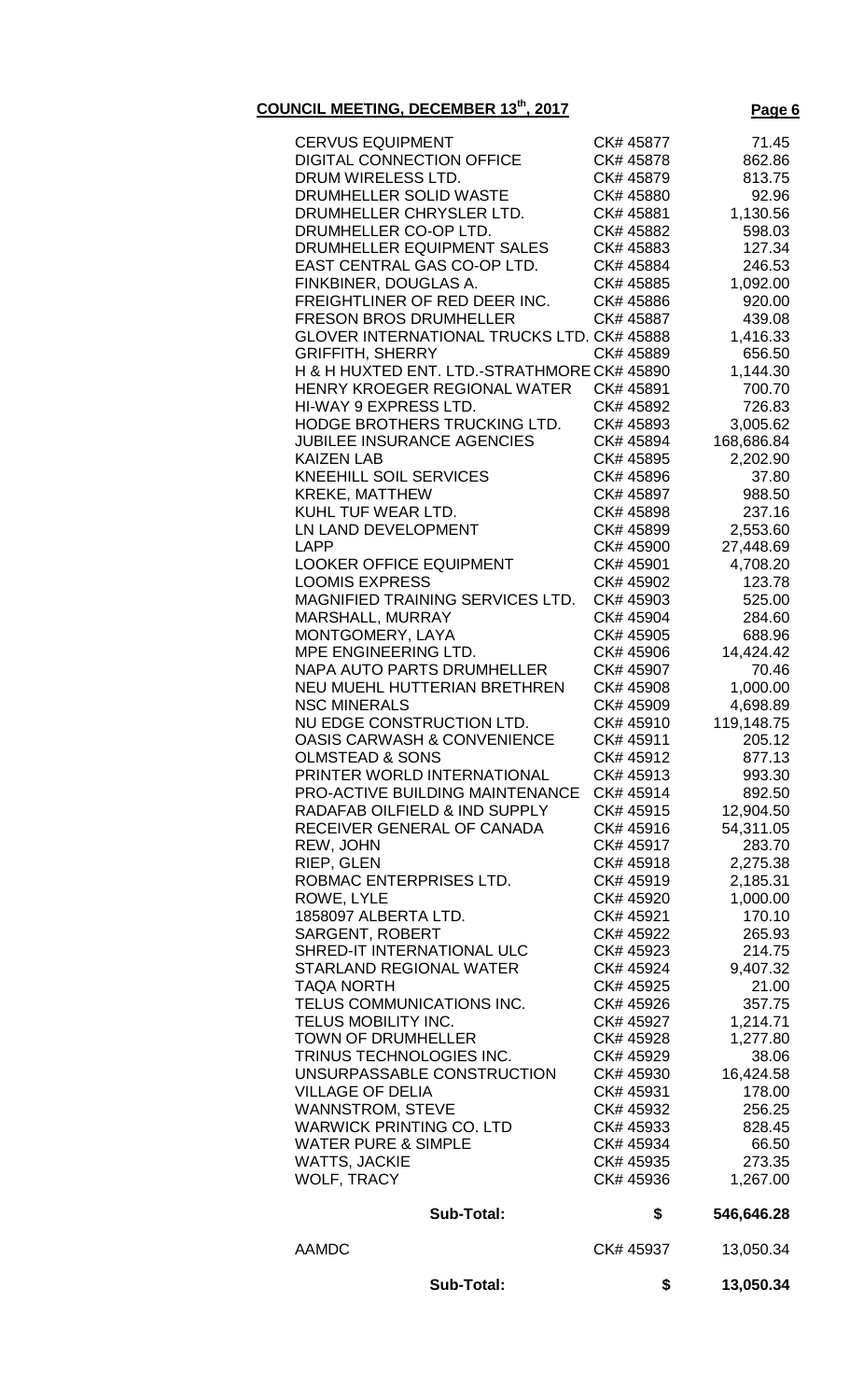| A.P.I. ALARM INC.                               | CK# 45938              | 220.50             |
|-------------------------------------------------|------------------------|--------------------|
| A&D HARPER TIRE (1979) LTD.                     | CK# 45939              | 1,251.52           |
| ACKLANDS-GRAINGER INC.                          | CK# 45940              | 338.39             |
| <b>ACTIVE GLASS</b>                             | CK# 45941              | 331.86             |
| ADAMS INDUSTRIAL SUPPLIES INC.                  | CK# 45942              | 2,847.02           |
| AIR LIQUIDE CANADA HEAD OFFICE                  | CK# 45943              | 499.51             |
| <b>AAMDC</b>                                    | CK# 45944              | 19,386.48          |
| ALBERTA ELEVATING DEVICES & RIDES CK# 45945     |                        | 280.35             |
| ALBERTA GOVERNMENT SERVICES                     | CK# 45946              | 171.00             |
| ALBERTA ONE-CALL CORPORATION                    | CK# 45947              | 28.35              |
| ALLIED DISTRIBUTORS DRUM LTD.                   | CK# 45948              | 3,416.52           |
| ALLIED DISTRIBUTORS DRUM LTD.                   | CK# 45949              | 184.34             |
| ALTAGAS UTILITIES INC.                          | CK# 45950              | 187.39             |
| ATB FINANCIAL MASTERCARD                        | CK# 45951              | 169.80             |
| <b>BIG COUNTRY GAS CO-OP</b>                    | CK# 45952              | 590.90             |
| BIG SKY CALL CENTERS INC.                       | CK# 45953              | 346.55             |
| BREMER, SHIRLEY J.                              | CK# 45954              | 924.80             |
| <b>BROWNLEE LLP</b>                             | CK# 45955              | 8,002.69           |
| BRZ PARTNERSHIP ARCHITECTURE                    | CK# 45956              | 1,610.70           |
| <b>BURT, EDWIN L.</b>                           | CK# 45957              | 150.00             |
| CHRIST THE REDEEMER C.S.R.D #3                  | CK# 45958              | 4,093.97           |
| <b>CLEARTECH INDUSTRIES INC.</b>                | CK# 45959              | 369.60             |
| COSENS, JASON                                   | CK# 45960              | 40.05              |
| <b>CURTIS GEO SOLUTIONS INC.</b>                | CK# 45961              | 1,856.40           |
| <b>DIRECT ENERGY</b>                            | CK# 45962              | 71.40              |
| DRUMHELLER SOLID WASTE                          | CK# 45963              | 155.49             |
| DRUMHELLER CHRYSLER LTD.                        | CK# 45964              | 2,407.77           |
| DRUMHELLER CO-OP LTD.                           | CK# 45965              | 3,735.27           |
| DRUMHELLER EQUIPMENT SALES<br><b>ENMAX</b>      | CK# 45966              | 787.50             |
| <b>FRONTIER CONSTRUCTION PRODUCTS CK# 45968</b> | CK# 45967              | 7,392.29           |
| <b>GOVERNMENT OF ALBERTA</b>                    | CK# 45969              | 3,404.52<br>21.00  |
| <b>H &amp; H HUXTED ENT. LTD</b>                | CK# 45970              | 95.44              |
| HAMPTON, ALAN W.                                | CK# 45971              | 1,717.95           |
| HENRY KROEGER REGIONAL WATER                    | CK# 45972              | 6,473.77           |
| HI-WAY 9 EXPRESS LTD.                           | CK# 45973              | 384.50             |
| <b>JACK FENCING</b>                             | CK# 45974              | 6,013.88           |
| <b>KNEEHILL COUNTY</b>                          | CK# 45975              | 360.45             |
| <b>KUDRAS, DARA</b>                             | CK# 45976              | 1,325.00           |
| KUHL TUF WEAR LTD.                              | CK# 45977              | 620.29             |
| LINDE, EILEEN & GARITH                          | CK# 45978              | 500.00             |
| LN LAND DEVELOPMENT                             | CK# 45979              | 6,198.68           |
| LAPP                                            | CK# 45980              | 26,675.57          |
| <b>LOOMIS EXPRESS</b>                           | CK# 45981              | 367.32             |
| <b>MARSHALL, GINO</b>                           | CK# 45982              | 550.00             |
| <b>MORRIN FOODS</b>                             | CK# 45983              | 313.15             |
| <b>MORRISON, LILLIAN</b>                        | CK# 45984              | 1,330.74           |
| MPE ENGINEERING LTD.                            | CK# 45985              | 894.60             |
| <b>OASIS CARWASH &amp; CONVENIENCE</b>          | CK# 45986              | 66.81              |
| <b>OLD MACDONALD KENNELS</b>                    | CK# 45987              | 589.05             |
| <b>PRMS</b>                                     | CK# 45988              | 1,312.06           |
| <b>PETTY CASH</b>                               | CK# 45989              | 53.60              |
| PRINTER WORLD INTERNATIONAL                     | CK# 45990              | 1,003.80           |
| RECEIVER GENERAL OF CANADA                      | CK# 45991              | 96,573.25          |
| <b>RIEP, GLEN</b>                               | CK# 45992              | 750.00             |
| ROADATA SERVICES LTD.                           | CK# 45993              | 504.00             |
| ROBMAC ENTERPRISES LTD.                         | CK# 45994              | 1,180.07           |
| ROWE, DIANA                                     | CK# 45995              | 635.00             |
| 1858097 ALBERTA LTD.                            | CK# 45996              | 74.55              |
| <b>SARGENT, ROBERT</b><br>SHARPE, KERRY         | CK# 45997<br>CK# 45998 | 6,793.97<br>608.94 |
| <b>STARLAND REGIONAL WATER</b>                  | CK# 45999              | 39,575.14          |
| SUN LIFE ASSURANCE COMPANY                      | CK# 46000              | 18,154.22          |
| <b>SUN LIFE ASSURANCE COMPANY</b>               | CK# 46001              | 160.65             |
| TAQA NORTH                                      | CK# 46002              | 21.00              |
|                                                 |                        |                    |